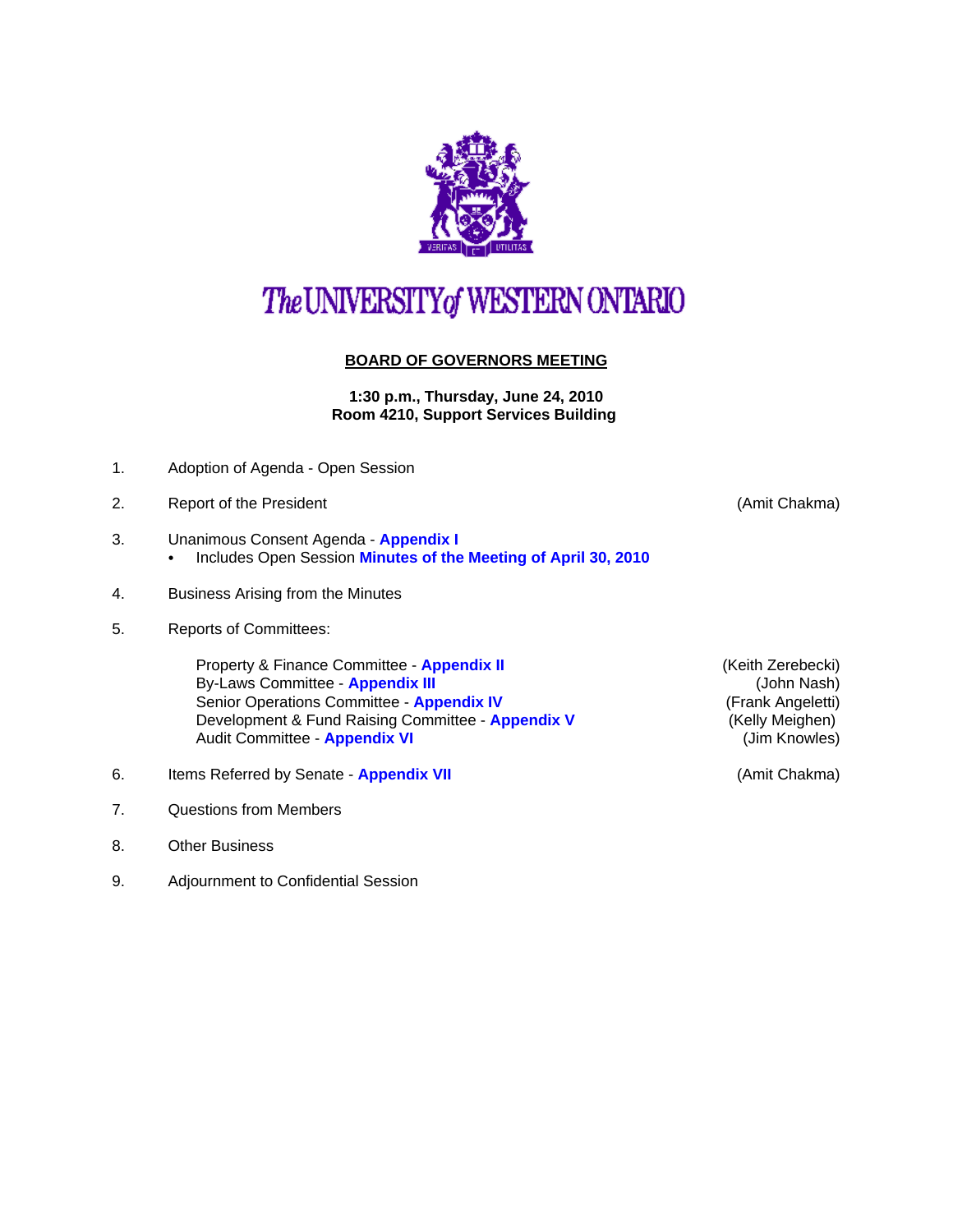### **SUMMARY OF AGENDA ITEMS - June 24, 2010 - OPEN SESSION**

| <b>Adoption of the Agenda</b>                                                                                                | <b>ACTION</b> |
|------------------------------------------------------------------------------------------------------------------------------|---------------|
| <b>Report of the President</b>                                                                                               | <b>INFO</b>   |
| Unanimous Consent Agenda - Appendix I                                                                                        | <b>ACTION</b> |
| Minutes of the Meeting of April 30, 2010                                                                                     | <b>ACTION</b> |
| Report of the Property & Finance Committee - Appendix II                                                                     |               |
| Policy on Environment & Sustainability                                                                                       | <b>ACTION</b> |
| <b>Access Copyright Fee Increase</b>                                                                                         | <b>ACTION</b> |
| Faculty of Engineering - Late Fee Approval - Advanced Design and<br>Manufacturing Institute (ADMI) Engineering Program       | <b>ACTION</b> |
| MSc in Management: Cancellation and Late Payment Fees                                                                        | <b>ACTION</b> |
| Faculty of Education - Student Donation Fee                                                                                  | <b>ACTION</b> |
| <b>Upcoming Major Capital Projects</b>                                                                                       | <b>INFO</b>   |
| Quarterly Financial Report - Operating Budgets                                                                               | <b>INFO</b>   |
| <b>Ancillary Financial Report</b>                                                                                            | <b>INFO</b>   |
| Quarterly Ratio Report on Non-Endowed Funds                                                                                  | <b>INFO</b>   |
| <b>Investment Committee Report</b>                                                                                           | <b>INFO</b>   |
| Scholarship/Awards/Prizes                                                                                                    | <b>INFO</b>   |
| <b>Report of the By-Laws Committee - Appendix III</b>                                                                        |               |
| Development & Fund Raising Committee - Revised Terms of Reference                                                            | <b>ACTION</b> |
| McIntosh Gallery Committee - Revised Terms of Reference                                                                      | <b>ACTION</b> |
| <b>Report of the Senior Operations Committee - Appendix IV</b>                                                               |               |
| MAPP 1.49 - Contract Management & Signing Authority Policy                                                                   | <b>ACTION</b> |
| MAPP 3.6 - Death Policy - Revisions                                                                                          | <b>ACTION</b> |
| Report of the Development & Fund Raising Committee - Appendix V                                                              |               |
| Year End Fund Raising Results                                                                                                | <b>INFO</b>   |
| Proposed 2010/11 Fund Raising Goal                                                                                           | <b>INFO</b>   |
| Matching Chair Program Update and Faculty Chair Priorities                                                                   | <b>INFO</b>   |
| <b>Report of the Audit Committee - Appendix VI</b>                                                                           |               |
| Retirement Income Fund Financial Statements for the Year Ended                                                               | <b>ACTION</b> |
| <b>December 31, 2009</b><br>Western Retirement Plans - Report to the Audit Committee for the Year<br>Ended December 31, 2009 | <b>INFO</b>   |
| Update on Non-Bank Asset-Backed Commercial Paper                                                                             | <b>INFO</b>   |